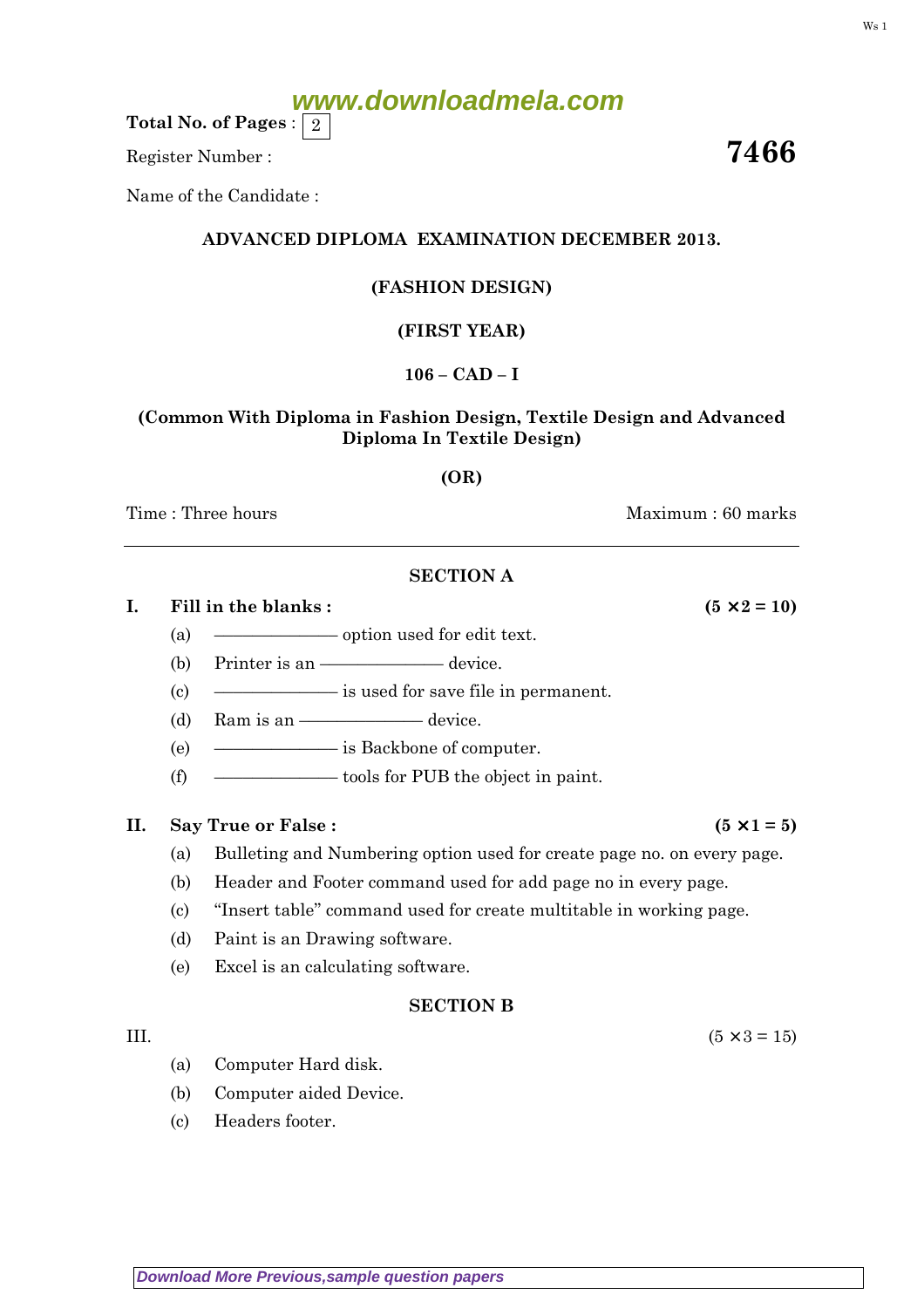# **www.downloadmela.com**

- (d) Excel chart.
- (e) Slide creation method.
- (f) Drawing tools in paint.
- (g) Editing tool in Excel.

# SECTION C

–––––––––––––––––––

IV.  $(3 \times 10 = 30)$ 

- (a) Discuss in detail about ''LAN''.
- (b) Explain the function of central processing unit.
- (c) Write about computer generation.
- (d) Discuss about computer usage in modern world.
- (e) Write about computer's Hardware and Software function